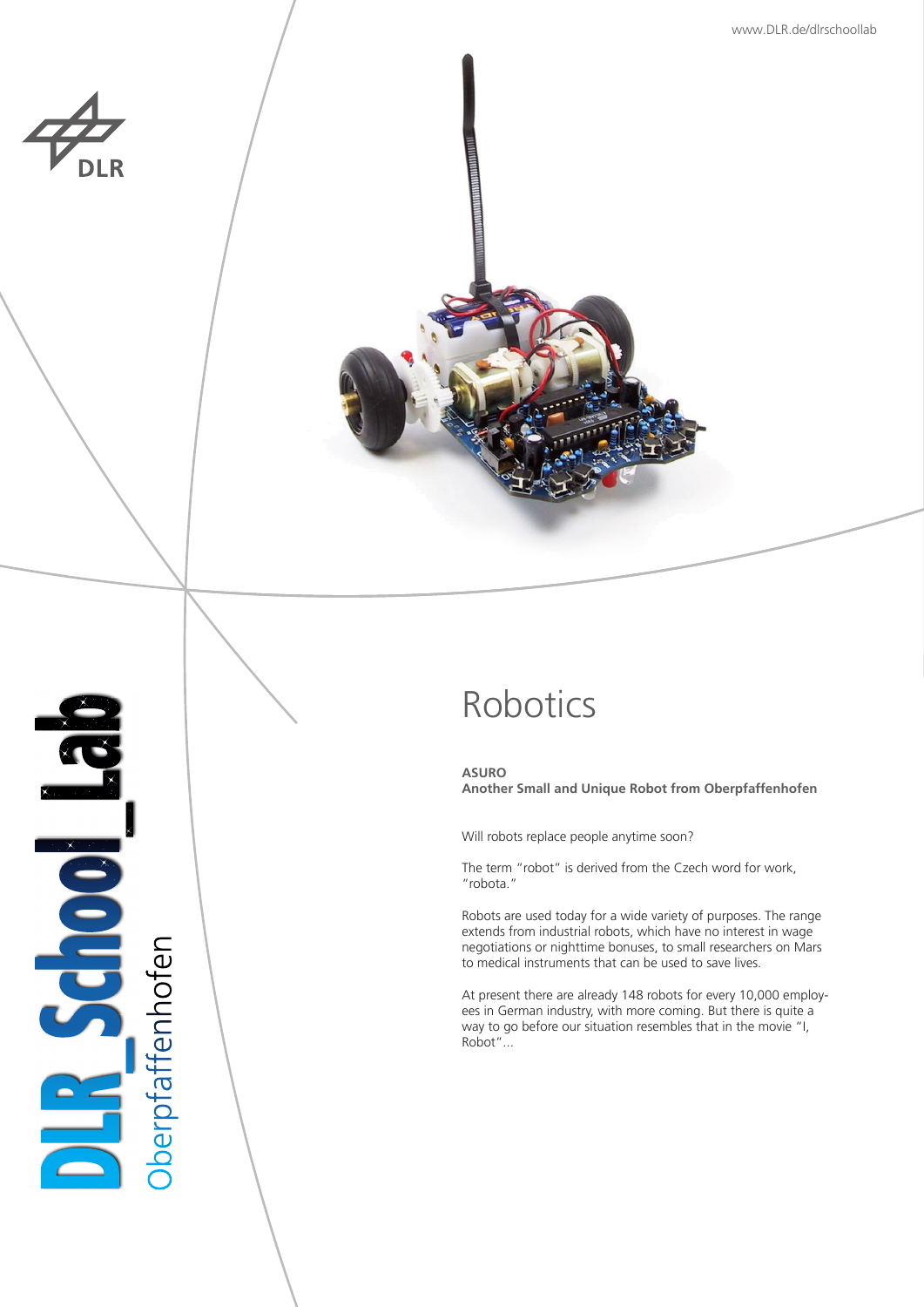## Robotics



**Fig. 1: Robots are used in many fields** 

### Robotics

Robotics is a DLR topic in many different fields. Besides applications useful in business and industry, the focus is also on basic research about "what is possible today," and of course on aerospace research. Scientists from a variety of disciplines like electrical and mechanical engineering, computer science, physics and medicine work together to set new benchmarks in robotics.

#### **Medicine**

Robots have become essential tools in the medical sphere. The results of innovative research, for example minimal invasive surgery, help surgeons to do their work and reduce patient recovery time.



**Fig. 2: Tiny gripper for surgical operations**

#### **ROKVISS**

On March 22, 2005 at 13.30 Uhr MEZ a new chapter began for German space robotics with the first movements of a German robot in free space. The innovative robotics experiment ROKVISS (RObotik-Komponenten-Verifikation auf der ISS – Robotik Component Verification on the ISS), a technology demonstrator of various new procedures, is a DLR creation which can operate in an automatic mode as well as in a so-called telepresence mode. In the latter mode this two-jointed robot arm can be controlled from Earth with the aid of a joystick and stereo camera. The measured forces can

be directly sensed and felt at the joystick used by the operator. Instead of functioning for the expected one to two years, ROKVISS is still operating after more than four years.



**Fig. 3: ROKVISS – high-tech in space**

## The Experiment

The DLR\_School\_Lab "Robotics" experiment begins with a construction kit containing over 130 parts. At the end, if they are all soldered together properly, a robot named "ASURO" emerges which can independently follow a line. In between are four hours of highly concentrated soldering, lots of creative programming, and technically skilled mechanical work. For these reasons the experiment is ideal for the high school grades or for particularly clever junior high school students.

ASURO was developed at the DLR Institute of Robotics and Mechatronics for DLR\_School\_Lab Oberpfaffenhofen. It can be assembled by the students and then programmed in C. In addition to light-emitting diodes as display instruments, ASURO has six probes and two photodiodes which it uses to investigate its environment. Its two motors can be separately controlled and their revolutions (rpm) can be determined with reflective light barriers. Depending on

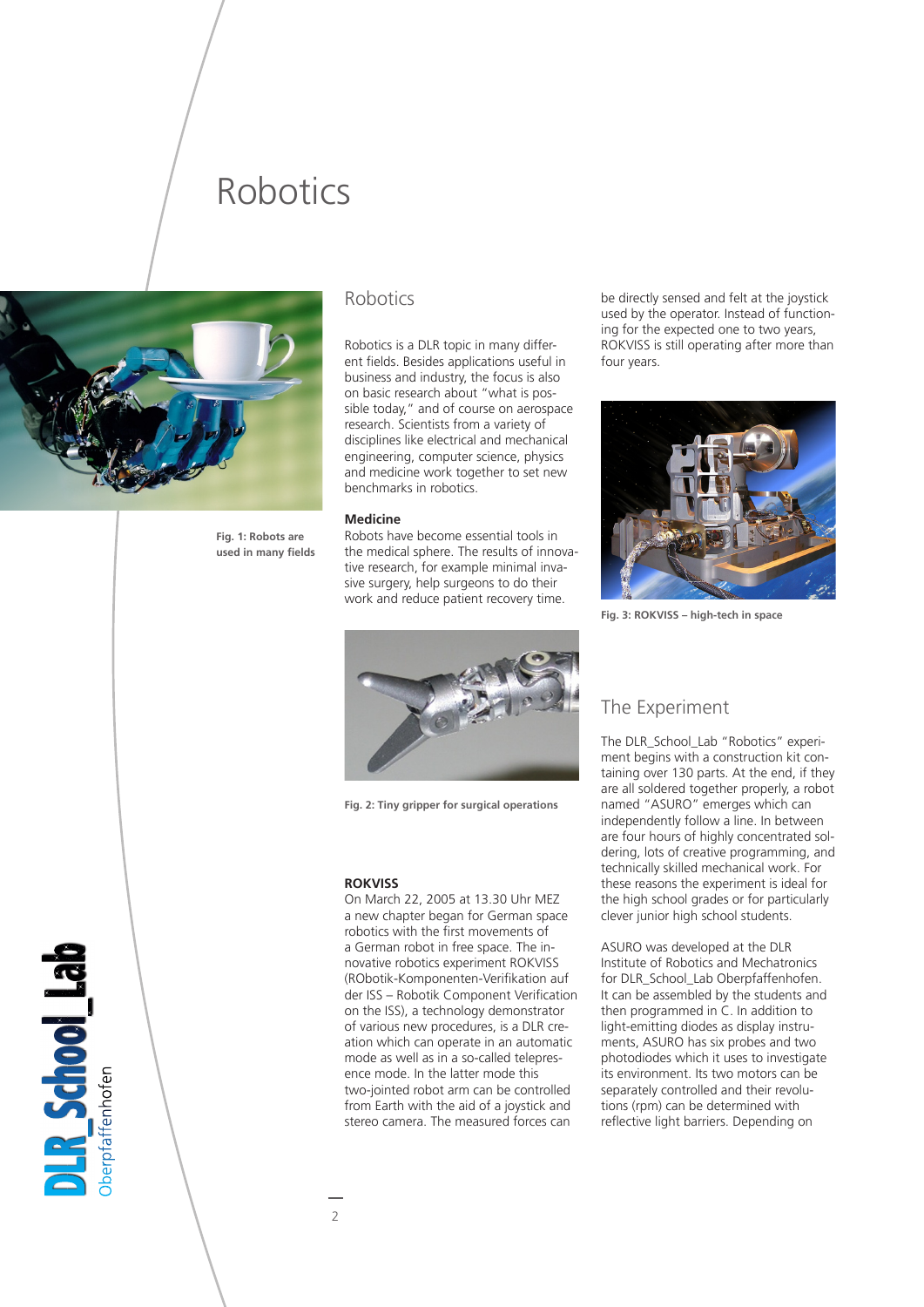interest and ability, ASURO can be augmented with various additions: besides ultrasonic sounding (the same principle used by bats), heat source locating and optical triangulation navigation, there is a LC display and a metal detector.

ASURO is distributed under DLR license by various electronics suppliers. The assembly kit is very popular, particularly in schools, but also with other electronics enthusiasts. Besides communicating technical skills, electrotechnical knowledge and basic programming awareness, this experiment is also fun to do and a way to enjoy modern science and technology.

## News and prospects

A new experiment is being developed in which ASUROnaut, like a Rover mission on the moon or Mars, will investigate an unknown, invisible landscape. ASUROnaut is an exploration robot based on ASURO technology but with more sensors. The user can navigate using telepresence radio control with the help of a joystick, head-mounted display (HMD) and radio-stereo camera.

How ASURO functions is clearly explained in, "More fun with ASURO." The book also has many tips as well as information about how to construct auxiliary circuit boards. See http://wwwfef.arexx.com/ forum/viewtopic.php?f=9&t=232 for publication information and http://www.arexx.com/arexx. php?cmd=goto&cparam=p\_asuro for details about available hardware accessories.



**Fig. 4: Putting ASURO together calls for concentration and precision** 



**Fig. 5: ASUROnaut**

## Glossary

#### **Minimal invasive surgery**

Conducting classic, traditional medical operations but through very small entry points. In the case of abdominal operations, for example, this avoids having to make a large abdominal incision. Actually, a more precise designation would be "minimal access surgery."

#### **ROKVISS**

"RObotik-Komponenten-Verifikation auf der ISS" is a robot arm about 50 cm long with two joints, a metal finger and two integrated cameras. It is used on the International Space Station ISS to carry out various types of experiments.

#### **C**

A programming language developed by Ken Thompson in the early 1970s and forming the basis of many operating systems.

#### **Photodiode**

Electronic semiconductor component used to measure light intensity. It functions because of the photo effect, first described by Albert Einstein, which gained him a Nobel Prize in 1921.